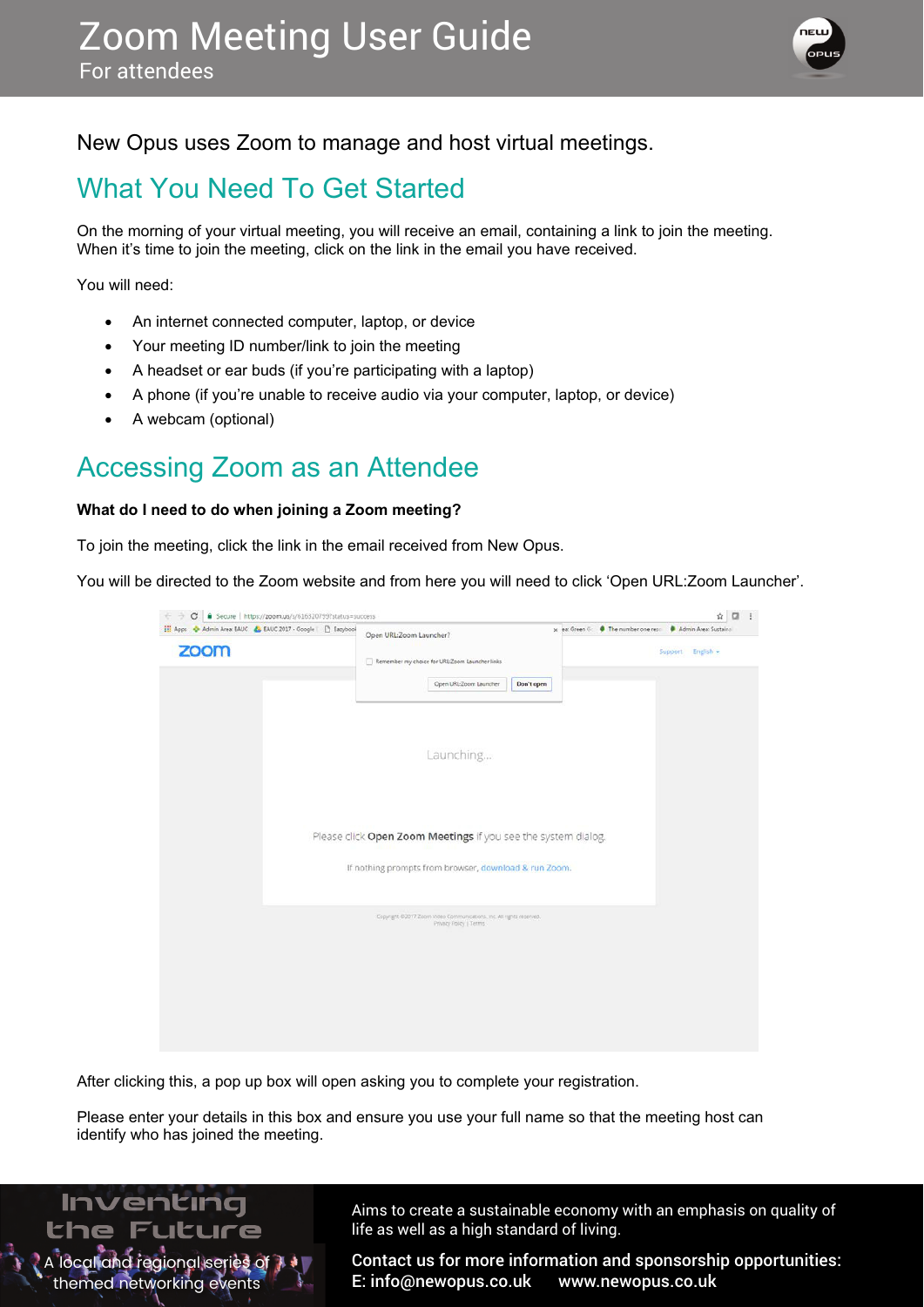

#### **l** am having trouble joining a meeting. What can I do?

- If you are invited to the meeting and you already have a Zoom account, you can just sign in to Zoom to join the meeting.
- If the meeting space indicates that the meeting has ended or has not started, verify the meeting time. The meeting may have been scheduled for a different time zone.
- If you are asked to sign in to your existing Zoom account and you have forgotten your password, select the "Forgot?" link and follow the instructions on the screen.
- If the meeting window isn't loading, close your browser and try to join the meeting again. Be sure to accept or approve any alerts requiring your approval to install the Zoom meeting application, and turn off any pop-up blocker that could be preventing the Zoom meeting window from opening. e meeting may have been scheduled for a different time zone.<br>
You are asked to sign in to your existing Zoom account and you have forgotten your pase<br>
lect the "Forgot?" link and follow the instructions on the screen.<br>
the

# Taking Part in a Zoom Meeting

Once you have entered your details and clicked 'Join Meeting' you will enter the meeting and you will see a screen similar to the below. If the host is sharing a presentation, this will show on your screen.



#### **1. Video window**

This is where you will see yours and others' videos (if enabled) or screen shares.

#### **2.** Invite window

A local and regional series of  $\overline{J}$ themed networking events

Inventing the Future

Here, you can send invites via email to others to join the meeting. This will not be accessible of the host has locked the meeting.

#### **3. Participant management window**

Here you can raise your hand to tell the host you want to speak.

Aims to create a sustainable economy with an emphasis on quality of life as well as a high standard of living.

Contact us for more information and sponsorship opportunities: E: info@newopus.co.uk www.newopus.co.uk